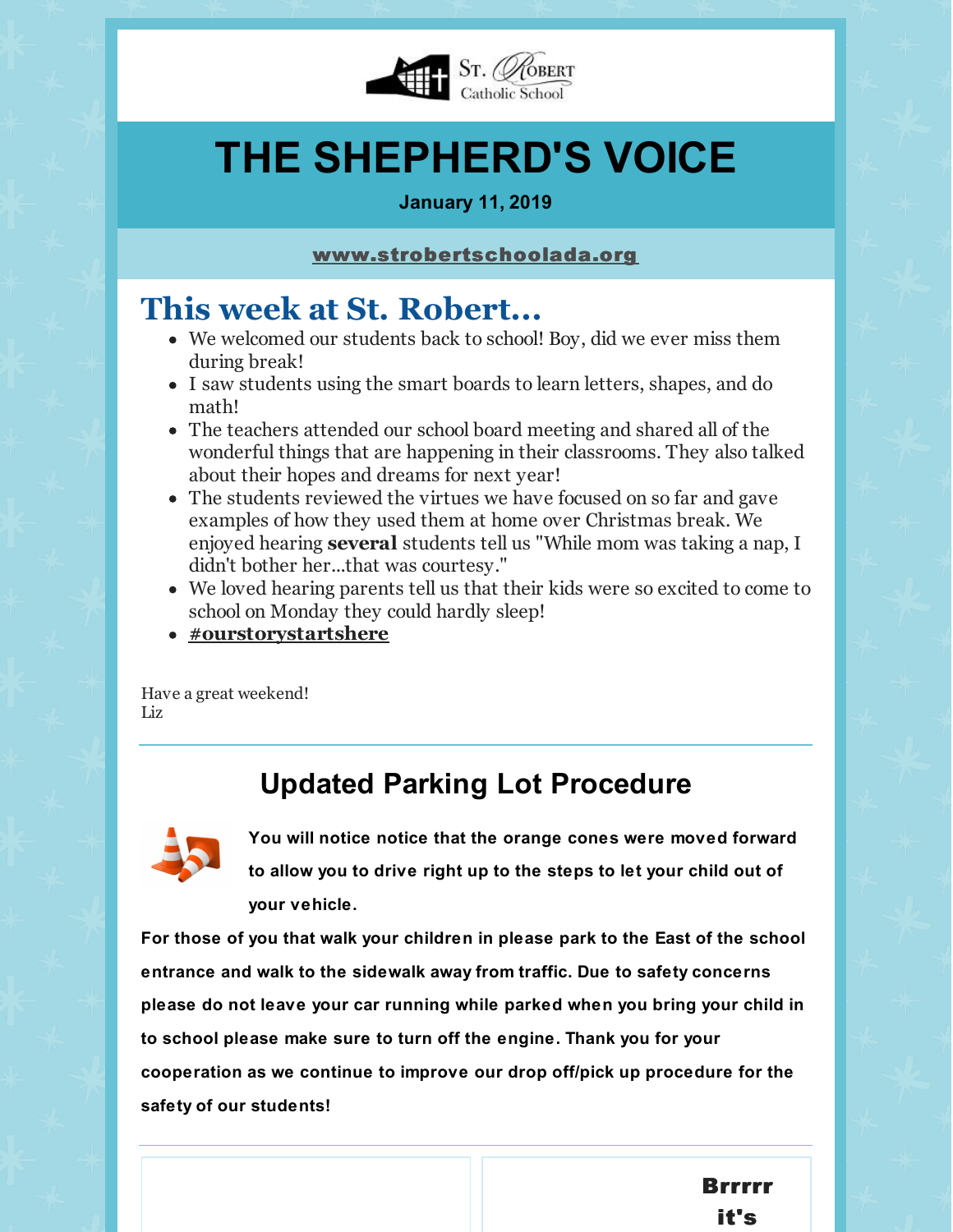

**Friday,**

## **Important Dates**

**January 14-18:** 2019-2020 Registrations sent home

**Friday, January 18:** End of 2nd Quarter Happy Birthday Mrs. O'Hearn

#### **Monday, January 21:** NO SCHOOL OR **CHILDCARE**

**Sunday, January 27:** Open House for New Families after the 9:00 and 11 AM Masses

**Monday, January 28-February 1st** Catholic Schools Week; more details to follow!

**Tuesday, January 29:** Mass at the Cathedral at 10:00 am. for Kindergarten and 4 year old preschool

### School Hours

AM Preschool **8:00-11:00 a.m.** PM Preschool **12:00-3:00 p.m.**

• Lunch bunch 11 am-12 pm

Kindergarten **8:00 a.m.-3:00 p.m.**

• Lunch/Recess 11-11:50 am

After School Care 3-6 p.m.

#### Registration 2019-2020 Is coming home next week!

Look for the 2019-2020 school registration packets to come home with your student during the week of Jan. 14-18!

# OPEN HOUSE for all new

# perspective families!

Please share the information below with your family & friends. Open enrollment will



### Cold...

Please don't forget to send in

snow pants, boots, hats, and mittens **each day**.

Our students will go outside unless the windchill is 0°or below! "



You asked we listened! A family directory is in the works! A form will come home to you next week or you can print the one below to fill out the information you would like made available. You will have the ability to opt out If you choose but please know your name only will still be listed.

#### **Family [Information](https://files.constantcontact.com/d6018a1b201/f0e30397-39c7-4272-a5f4-6f1daa9f1442.docx) for Directory Here**

This information is due no later than February 1st!

# Lifeologie Institute

Lifeologie is a local Ada agency that works together with families on the many needs of children and parents. Below is a parent class they have coming up after the holidays.